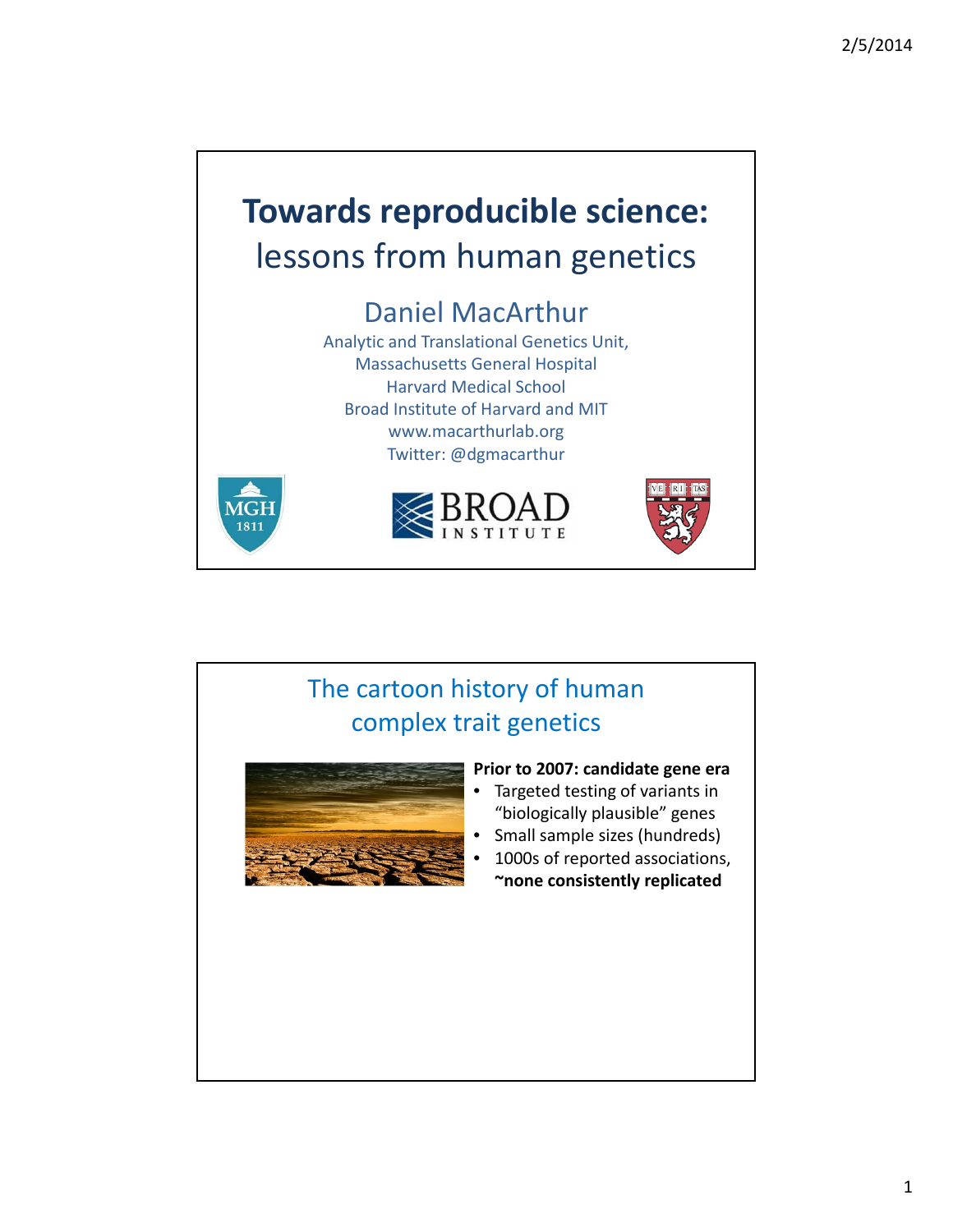

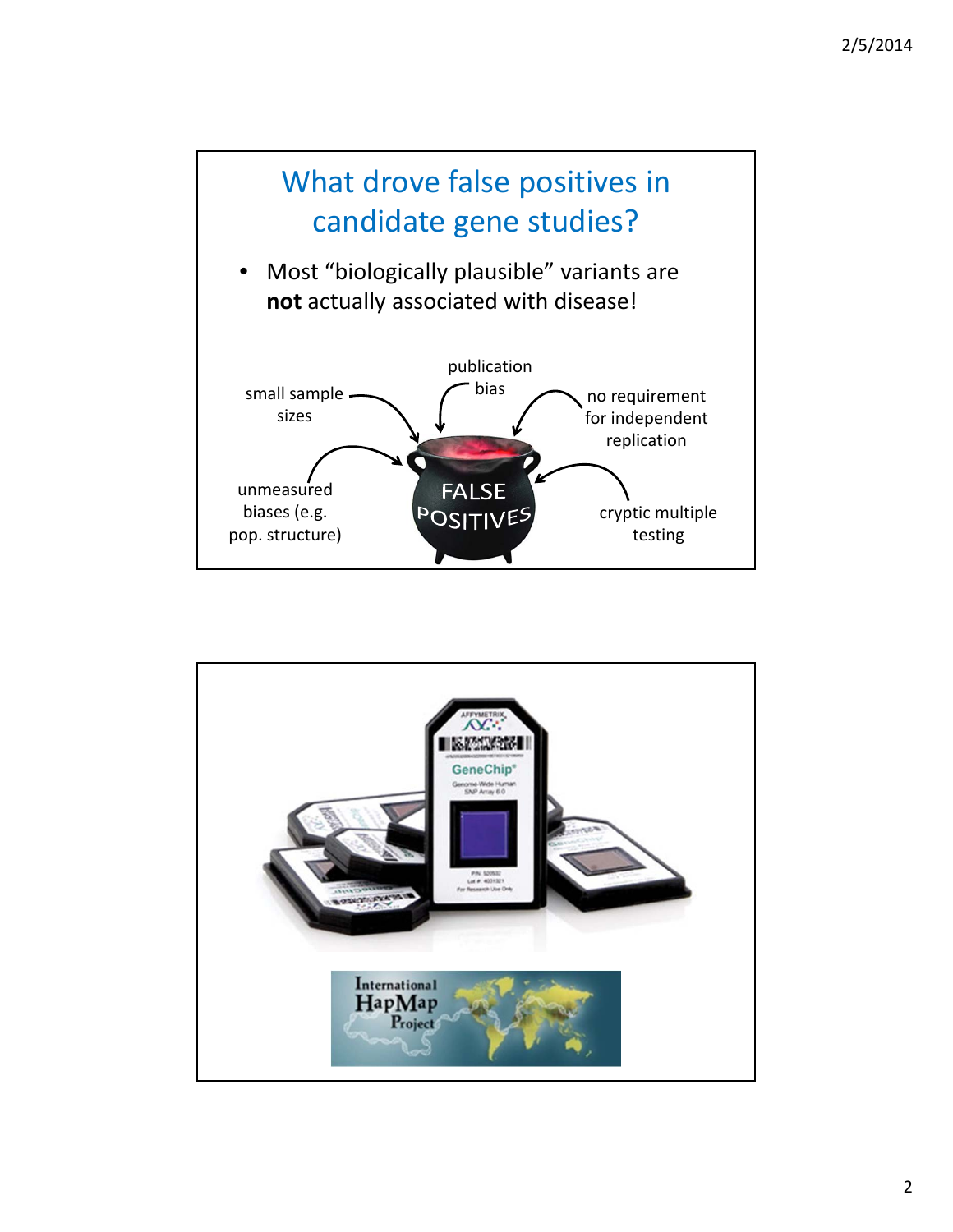



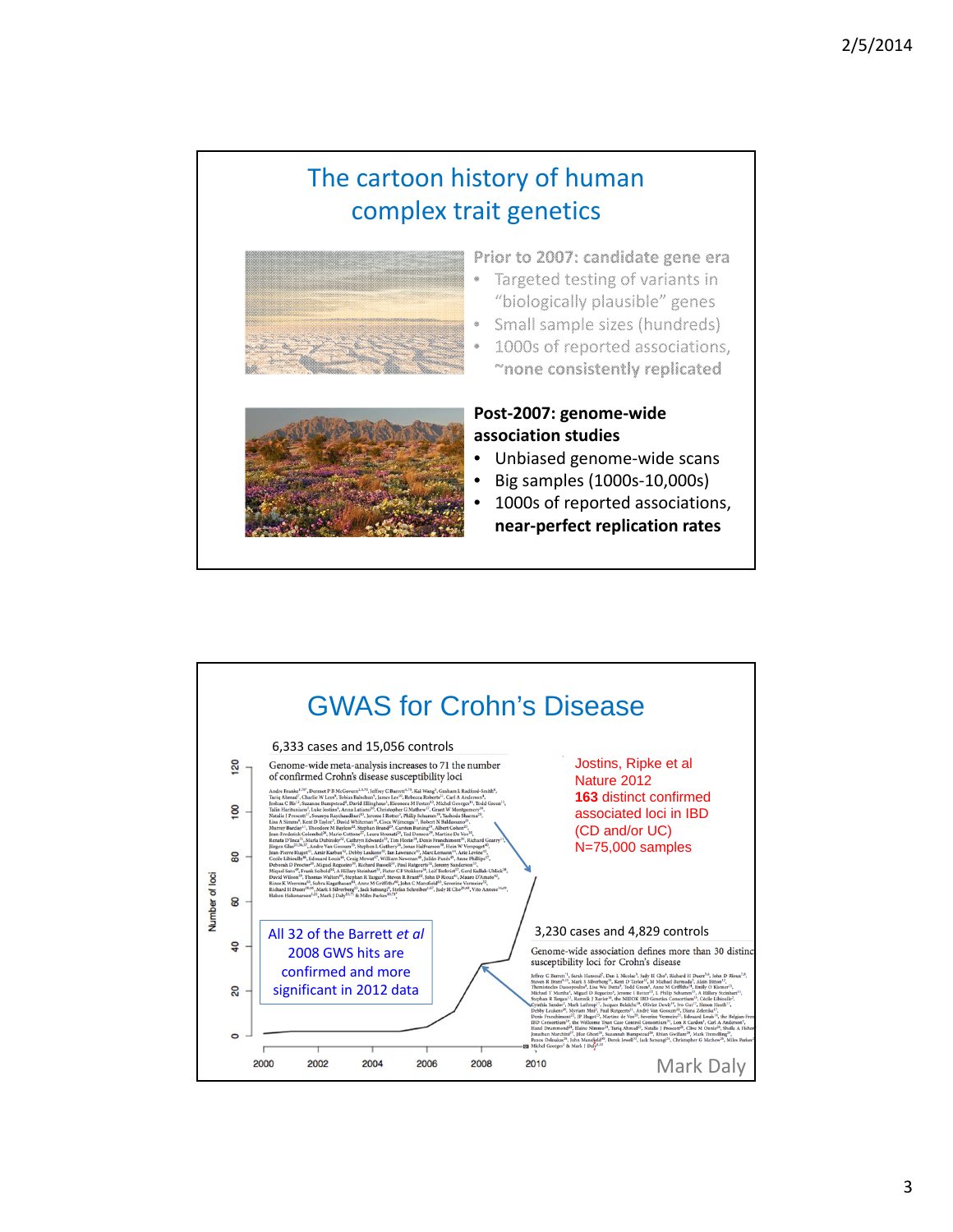## Lessons from GWAS

- Perform **well‐powered** studies
- Where possible, perform **unbiased scans**, *then* pursue specific results
- Leave little room for *post‐hoccery*
	- Establish **consensus on statistical approaches** and *P* value thresholds
	- Require **raw data and critical software** be made available to other researchers
- Work in consortia: access **more samples** and get **internal peer review**